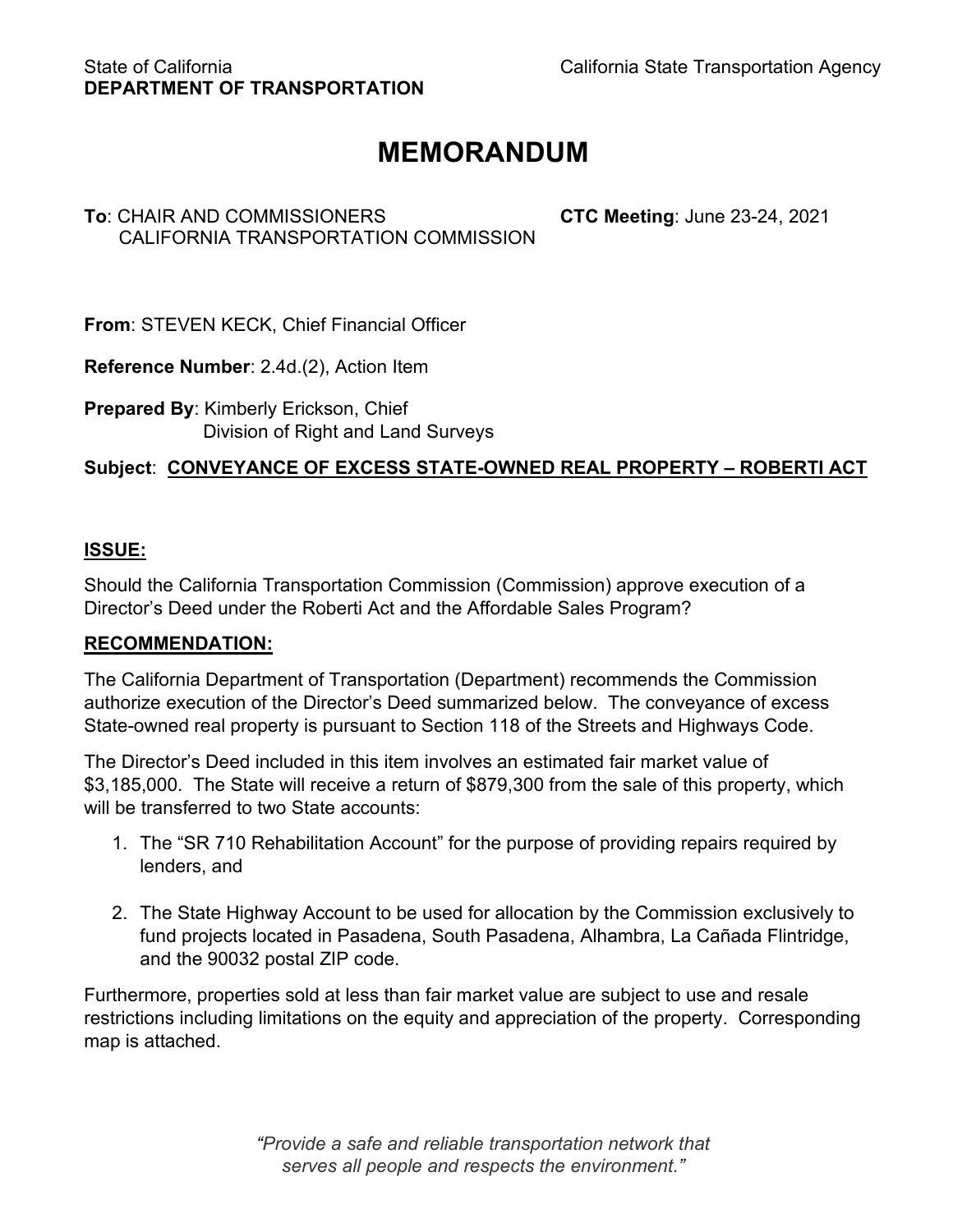Page 2 of 2

## **DIRECTOR'S DEED:**

**01**-07-LA-710 PM 30.8 South Pasadena Disposal Unit #DD 68463-01-01 16,000 Square Foot (s.f.) Lot Convey to: Pasadena Friendship Community 8,400 s.f. Multi-Family Residence Development Corporation **Reasonable Sale Price:** 

\$879,300 (Appraisal: \$3,185,000)

Direct sale. The property has been offered at a reasonable price, as-is, and without warranty to a Housing Related Entity (HRE) for use as low-or moderate-income rental or owner-occupied housing in accordance with the Roberti Act (Government Code Section 54235-54238.9) and Section 1477 (a)(4) of the Affordable Sales Program (21 CCR Section 1475-1491). The sales price represents a reasonable price, as determined by the HRE, that is best suited to the economically feasible use of the property as decent, safe, and sanitary housing at affordable rents and affordable prices. The HRE's reasonable price meets the Department's minimum sales price established for the property, which is the original acquisition price adjusted for inflation. Parcel does not meet DGS criteria for Executive Orders N-06-19 or for N-23-20.

### **BACKGROUND:**

The Roberti Act was enacted in 1979 for the purpose of preserving, maintaining, and expanding the supply of affordable housing to affected persons and families of low-or moderate income. The Roberti Act and the Affordable Sales Program set forth the priorities and procedures for the sale of state-owned surplus residential properties located within the State Route 710 (SR 710) corridor in Los Angeles County. The Act requires the Department to sell properties in a specific order of priority and restricts use of sales proceeds for affordable housing and to fund transportation projects within the SR 710 corridor.

Attachment:

Exhibit 1A – Parcel Map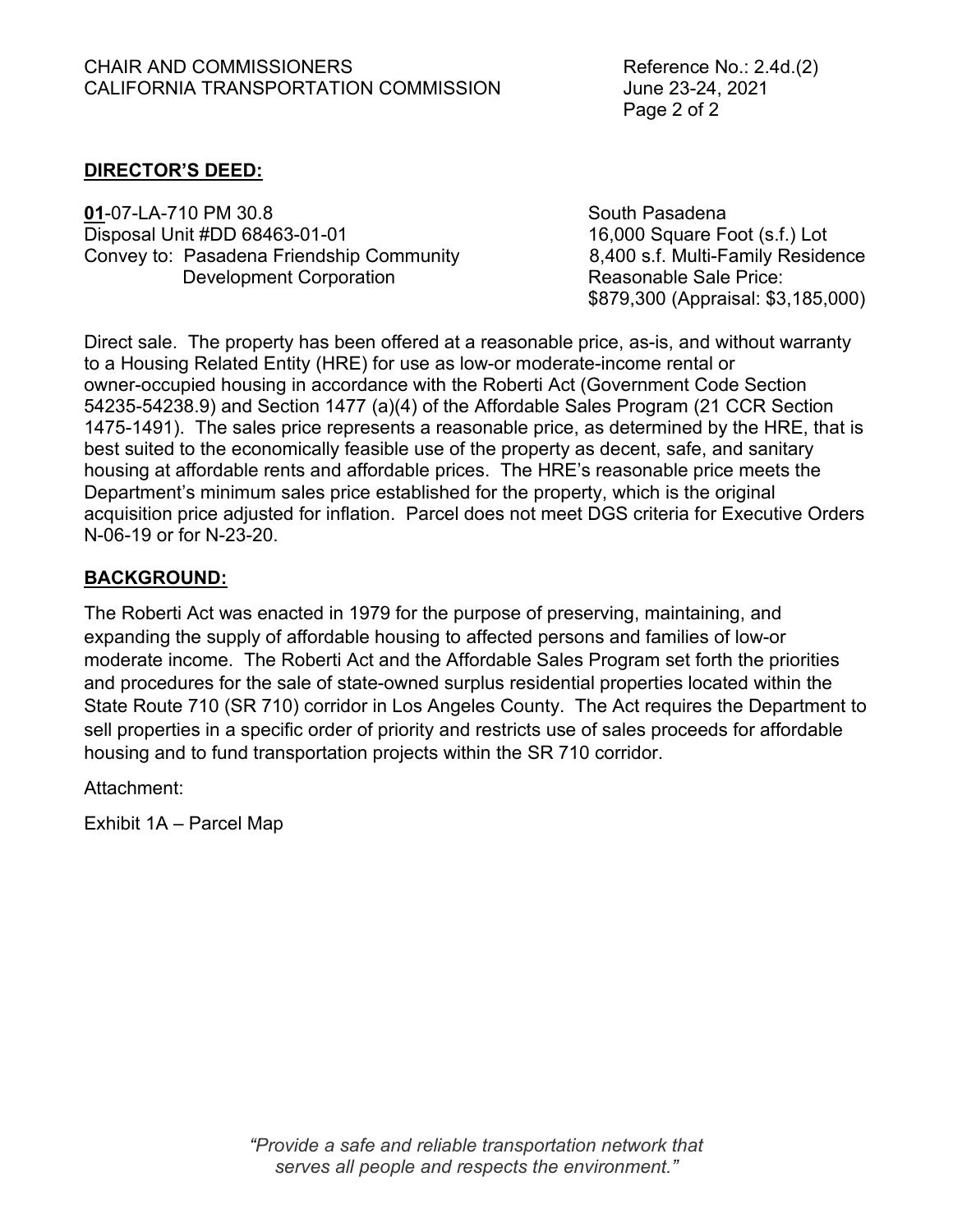